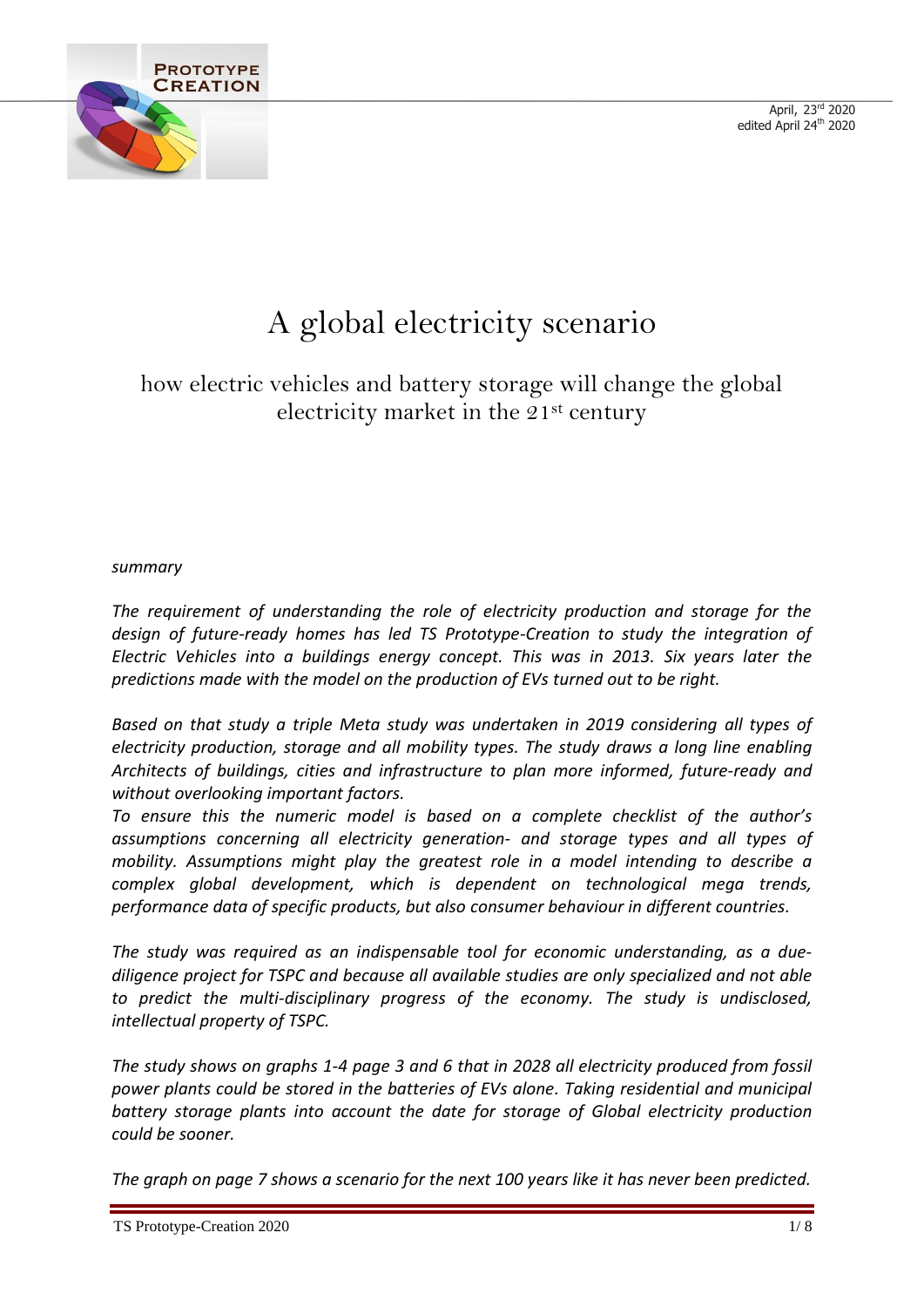# **This publication**

is the result of in-house studies from 2013 to 2019 by structural engineering bureau TS Prototype-Creation as part of the research and development of self-sufficient buildings

# **The study**

is based on statistics for EVs, a complete list of assumptions and a numeric model taking all mobility & energy sources into account

# **The author**

Nicol-André Berdellé, a structural engineer specialized in timber engineering and construction physics, works on architectural prototype development and resource management since 1998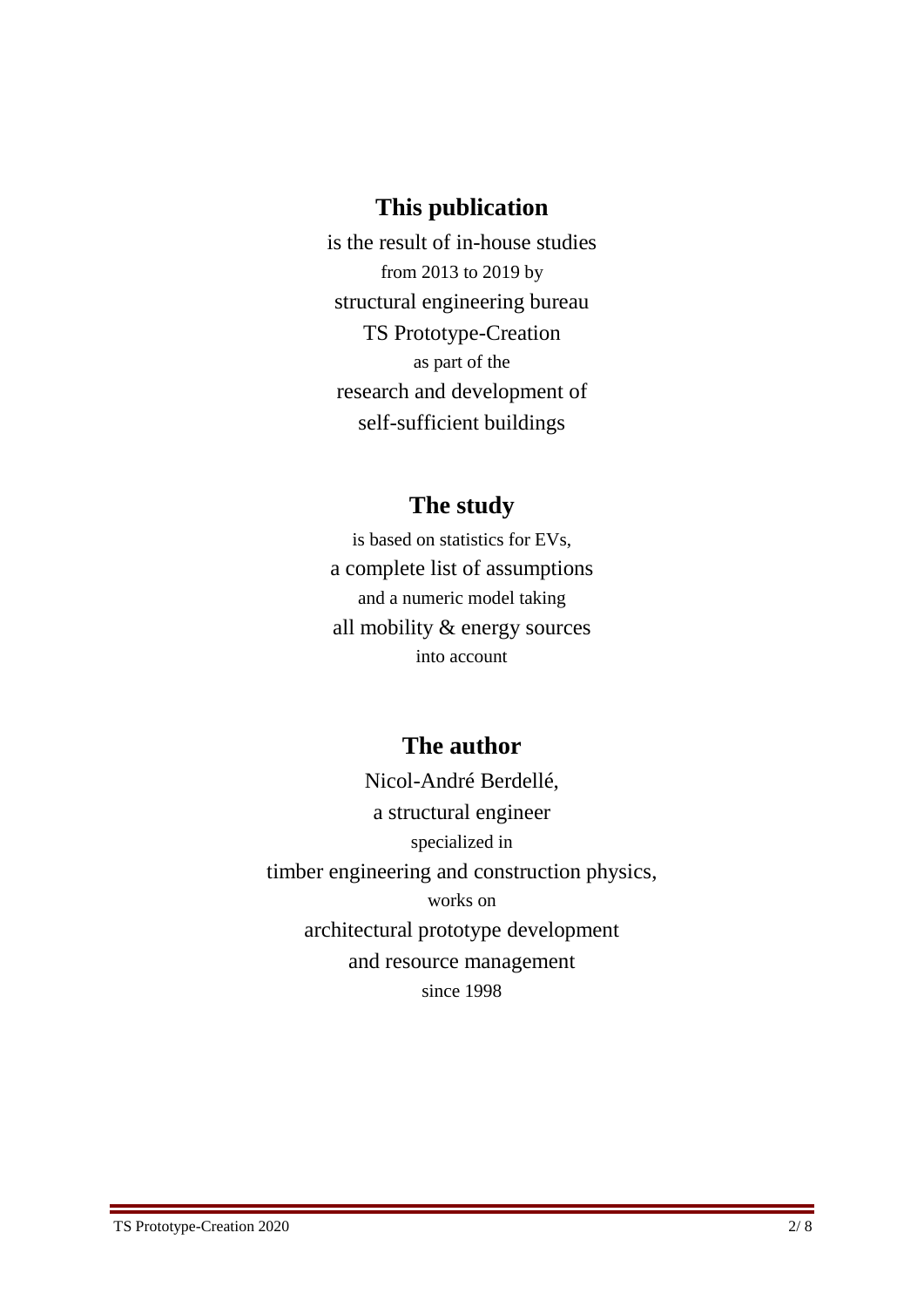## **Statistics for Electric vehicles and electricity production**

data obtained from:

the Energy Information Administration,

the International Energy Agency "Key World Energy Statistics" 2013, 2017,

the Global Wind Energy Council,

the European Photvoltaic Industry Association,

the US Department of Energy "Renewabale Energy Data Book 2012,

BP "Statistical Review" 2014, "World Energy" 2015,"

"Global Renewable Energy Development",

the World Wind Energy Association "Wind Energy Report" 2012,

Global Windstatistics 2013,

Global Wind Energy Council "Global Wind Report Annual Market Update" 2013,

the World Nuclear Association,

the European Photovoltaic Industry Association "Global Market outlook" 2014,

Irena CSP Cost Analysis Series 2012,

REN21 Renewables "Global Status Report" 2019

#### Tesla Motors

International Organization of Motor Vehicle Manufacturers OICA



graphs 1-3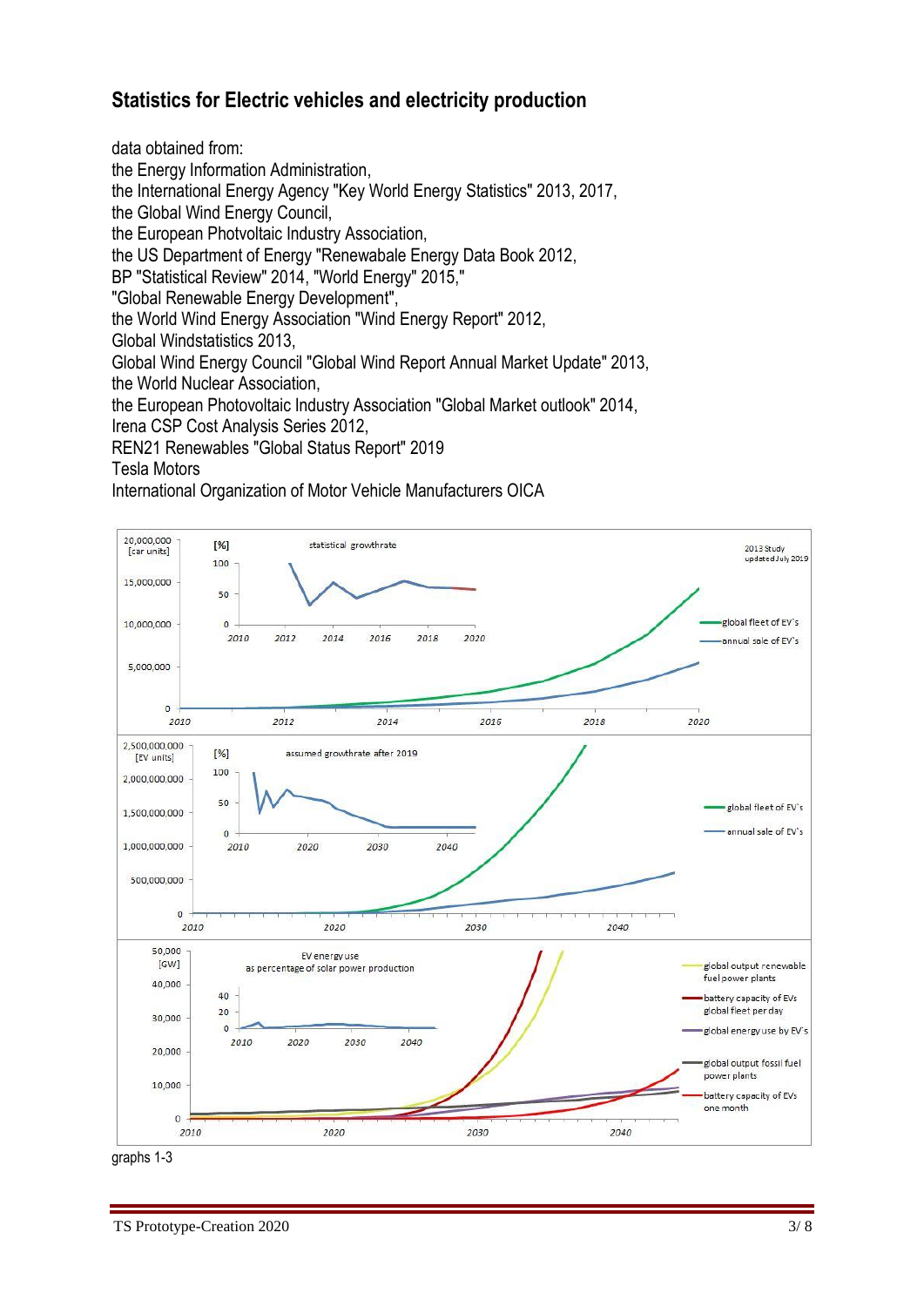# **Excerpt from the technical documentation in the numeric model**

The conservative growth assumptions are own estimates partly different from the estimates of other sources. Reasons for the conservative growth-assumptions include the growth of public transportation, car sharing/urbanization, e-bike use and home office vs. commuter-culture.

Statistics include annual growth rates of: 26% wind, 30% solar, 9% bio, 3.1% hydro, 2.6% geo and 5% for fossil power plants - all numbers as generated power (not installed capacity)

Furthermore an average of 80 kWh for an individual EV battery (in 2013) and an annual increase in the capacity of 7%. Life expectancy of the cars is 15 years. Energy use with a daily drive of 100km and 70mph (the energy consumption according to the Tesla graph of the Model S is only half of that for speeds under30mph.

Solar PV production = 75% of capacity based on own calculation in the "Facilitator Project". The annual growth rate of 30% is below the current growth rate but above conservative estimates like in the "Global market outlook for photovoltaics" of the EPIA.

Wind power 21% of capacity based on own calculation with Ren21 2019 and compared with statistics from the EIA from 2008 to 2012.

Hydro power 38% of capacity based on own calculation with IEA 2017, Ren21 2019 and compared with BP Statistical Review 2014.

Biomass power 70% of capacity based on own estimate - based on Ren21 2019 and BP Statistical Review 2014.

Geothermal power 70% of capacity based on own calculation with Ren21 2019, BP 2014 and compared with Renewable Energy Focus

#### **not considered fully in the model concerning EVs**

1#

EVs are 3x more energy efficient than combustion engines (2013):

"Converting the chemical energy to free electrons (electrical energy) can be greater than 90% efficient – some energy is lost to heat in cells and other battery pack components such as current conductors and fuses. The remaining components of the Tesla powertrain – the drive inverter and motor – are also extremely efficient. Overall, drive efficiency of the Tesla Roadster is 88% - almost three times more efficient than an internal combustion powered vehicle."

This only applies if the electrical energy is gained with photovoltaic. If it is generated in central power plants with fossil fuels the efficiency is only 50% better, because the conversion losses in power-plants are greater than that of the oil/gas providing industry...

It is realistic to combine the growth of power-production with photovoltaics with EVs because both are financed by private owners mostly and they are linked because the batteries are required for residential photovoltaics anyway

2#

EVs require much less primary energy (except their battery):

They require no infrastructure like gas-stations, gas-trucks, oil-pipelines, or oil-rigs

3#

EV batteries require lots of grey energy in their production: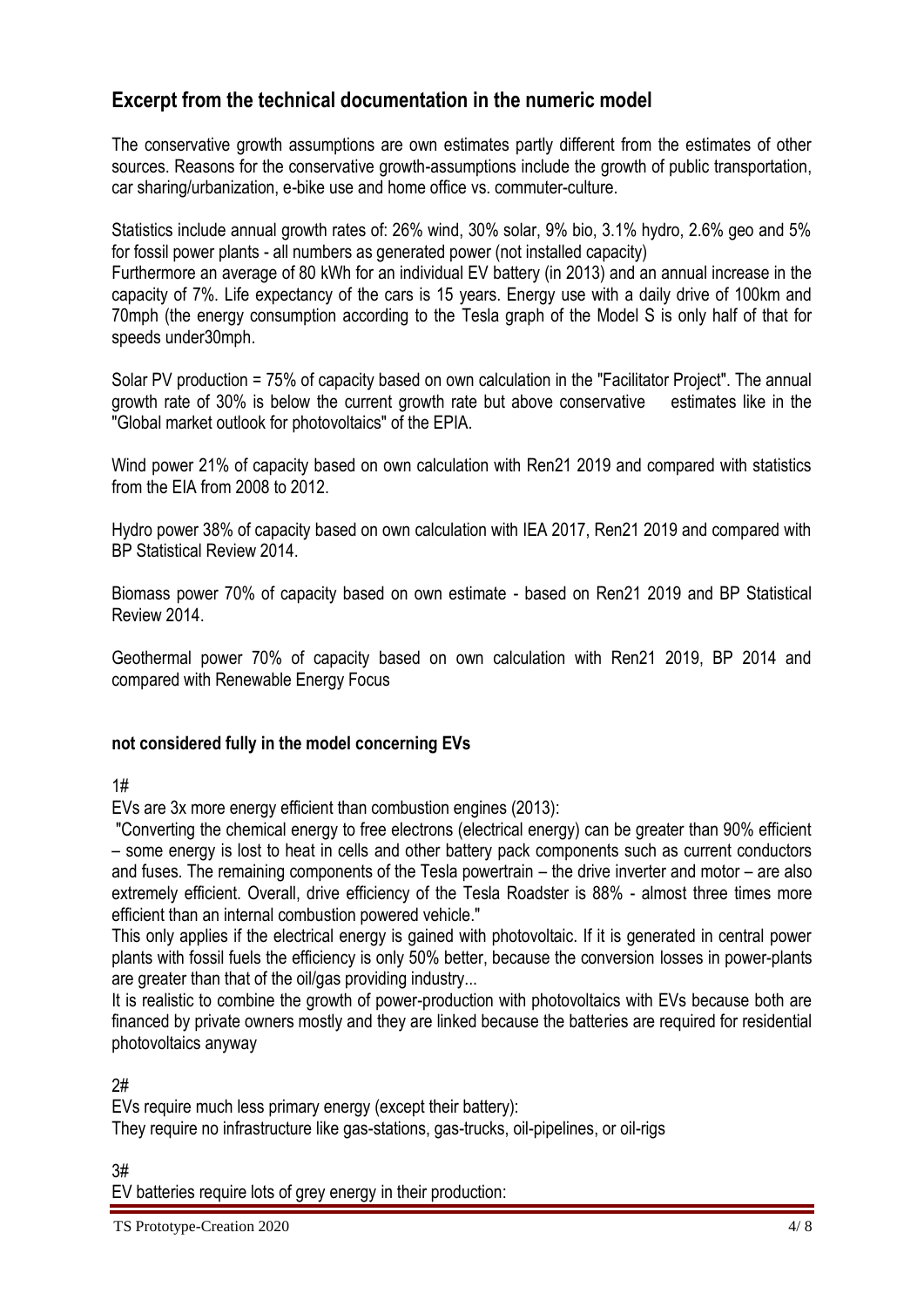The production of the Li-ion batteries is resource intensive. Only new batteries, or less heavy EV`s would make them comparable to combustion engine car

4#

EVs can act as co-generation units for homes without photovoltaics and or central heating:

They are a stand-alone, or island solution. If the car charges in the city, it can provide for a home in the outskirts. This can be a great (temporary) solution in many cases. Although heating a home would require stronger batteries, smaller, or smarter homes

5#

The more super-fast recharging stations are available (at traffic lights) the less batteries EVs need. The EV revolution could be based on gravity-energy-storage and not on batteries.

### **Total Primary Energy Supply**

(global annual primary energy consumption for the production of all power and products made from energy sources like plastics from oil)

One third of TPES is used for transportation and not electricity generation. 75% of that is used for road transport = 25% of total

Part of the model is the Energy Use for power, because of increasing quality of living - lifestyle changes, is a Megatrend - TPES will always rise.

Also Energy Use for products, because of increasing quality of living, just a trend because more products will be made from chemicals gained from the ambient air in the future (atmospheric mining) and recycled, repaired, shrifted.

#### **not considered concerning TPES**

| Energy Efficiency          | "Energy Efficiency is the best Energy source"<br>Megatrend because of heat barrier problem                   |
|----------------------------|--------------------------------------------------------------------------------------------------------------|
| <b>Energy Substitution</b> | for example warm water provision from solar thermal energy<br>Megatrend - from fossil to solar to nuclear    |
| Energy Savings             | for example because of lifestyle changes<br>current trend, more energy per person will be used in the future |

A scientist's assumptions are important for deciding which technologies, processes, or practices become part of a (numeric) model. In this case the assumptions did not receive a numeric value and are not part of the analysis of the statistics seen on graph. The scope of assumptions would not have allowed for a reasonable weighing.

Notable there are embedded assumption by developers, investors and advisors in each technology.

The author's assumptions are based on the study of electric, thermal, chemical, biological, gravitational and nuclear storage for over 15 years (accumulator, compensators, water, salt, biomass, hydro, uranium, thorium fuel rods, hydrogen/fuel cells).

What more meaningful for architectural infrastructure can there be than solid state batteries, or compact nuclear fusion reactors ? Any type of Architecture is building the future and architecture must be future ready for the key-technologies of the 21the century, being available any time now.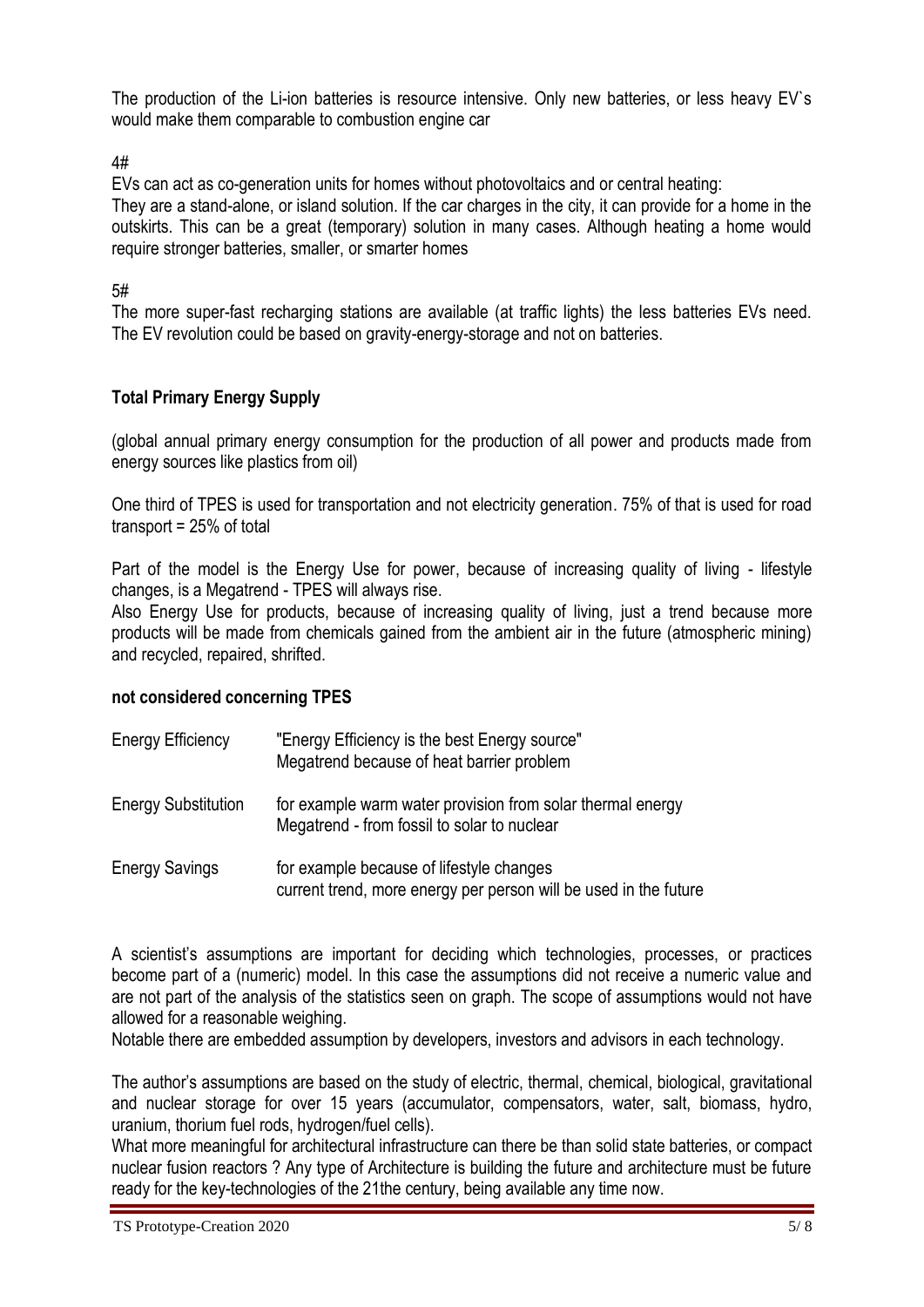

in 2028 all electricity produced from fossil power plants can be stored in the batteries of EVs alone taking residential and municipal battery storage plants into account the date for storage of Global electricity production could be sooner electricity is so important that it can be assumed that all electricity produced will always be consumed but there will also never be a time when fossil power plants will useless

this global electricity scenario is mainly based on EVs and does not take others factors into account that might play a big role after 2040 the use of electricity to generate rocket fuel is one future factor, although it is already being done the use of electricity in aviation and for construction machines will be a factor virtual realities keeping humans from using any vehicle because they spend their free time and work in VR energy efficiency is not properly included yet

graph 4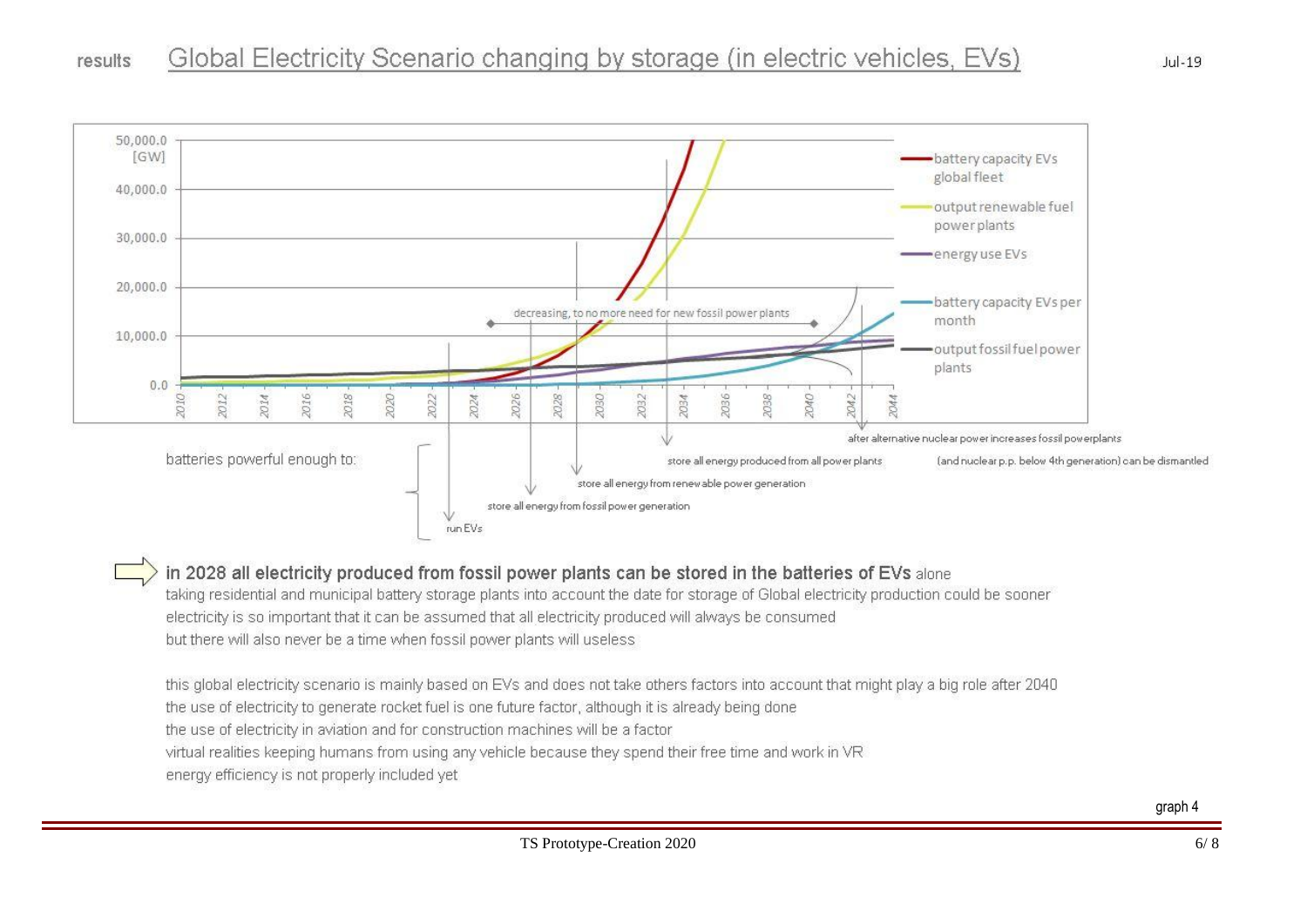